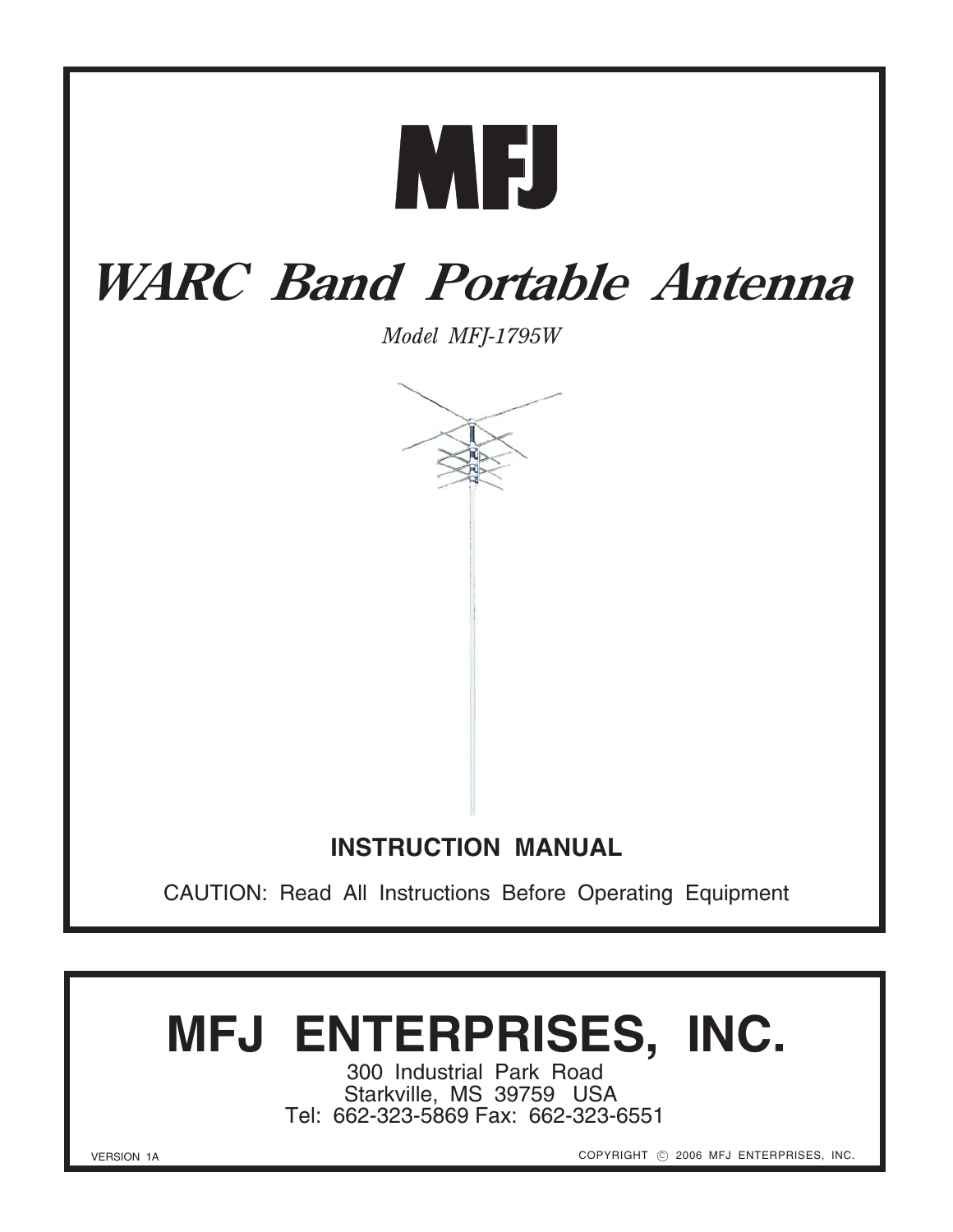

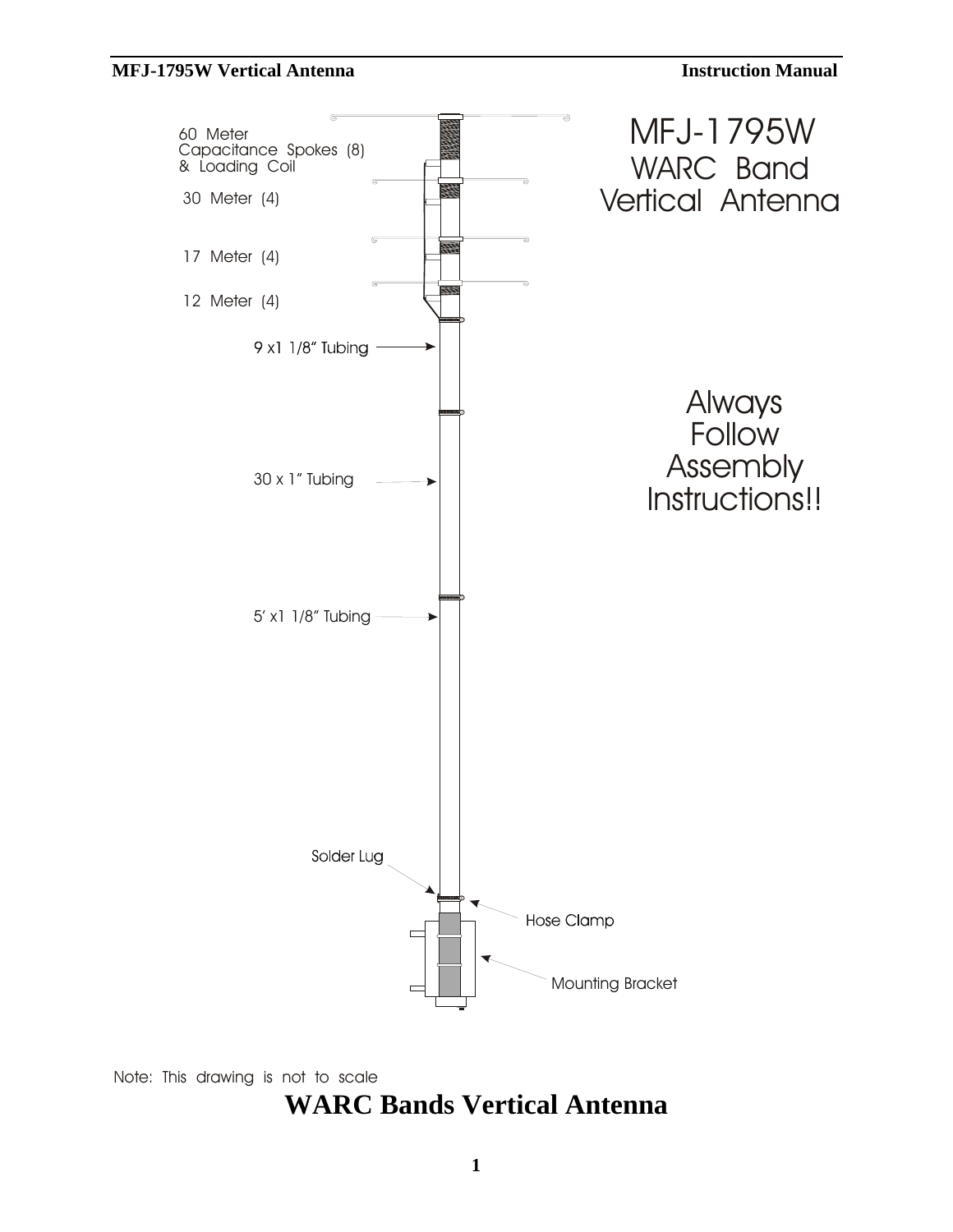#### **INTRODUCTION**

The MFJ-1795W HF antenna was designed to provide portable or permanent WARC Band operation from restricted locations. When combined with the MFJ *Ground-Coupled*™ Portable Antenna Base or other suitable grounding system, such as radial system, the result is a small vertical antenna under 10 feet in height.

The reduction in size is accomplished by adding separate loading coils and capacitance hats for each band at the top of the antenna. The efficient end loading coils are wound on fiberglass forms. The high quality materials and construction of the HF loading system allows a maximum power rating of 1500 watts SSB PEP on 60, 30, 17 and 12 meters.

The power rating of this antenna varies from band to band. The PEP ratings are primarily determined by the voltage breakdown of the components, while the CW ratings are generally determined by the components heating.

#### **The following chart lists the power rating and the 2:1 VSWR bandwidth of this antenna:**

| <b>Band (Meters)</b> | <b>Power (Watts)</b> |                |              | <b>Bandwidth (KHz)</b> |
|----------------------|----------------------|----------------|--------------|------------------------|
|                      | $\bf CW$             |                | – SSB – RTTY |                        |
| 60m                  |                      | 700 1500 500   |              | 100                    |
| 30 <sub>m</sub>      |                      | 1250 1500 750  |              | 300                    |
| 17m                  |                      | 1250 1500 1000 |              | 1000                   |
| 12m                  | 1250.                | 1500 750       |              | 2000                   |

The weight and wind load of this antenna are 10 pounds and approximately two square feet respectively.

**WARNING: Improper installation and assembly can be hazardous! Read these instructions thoroughly before attempting to assemble, install, or operate this product! High power transmitting devices produce voltages that can cause severe burns or other injuries.** 

#### **CHOOSING A LOCATION FOR THE ANTENNA**

The best performance on receiving and transmitting will be obtained by mounting the antenna in a clear location above or away from buildings, towers, feed-lines, utility wires, and other antennas. While your own ingenuity and particular circumstances will determine the final mounting method, we will pass along a few ideas for both permanent and portable installation.

**WARNING: Always mount this antenna so that it is out of the reach of adults as well as children. The capacitance elements can cause injury and or severe RF burns.**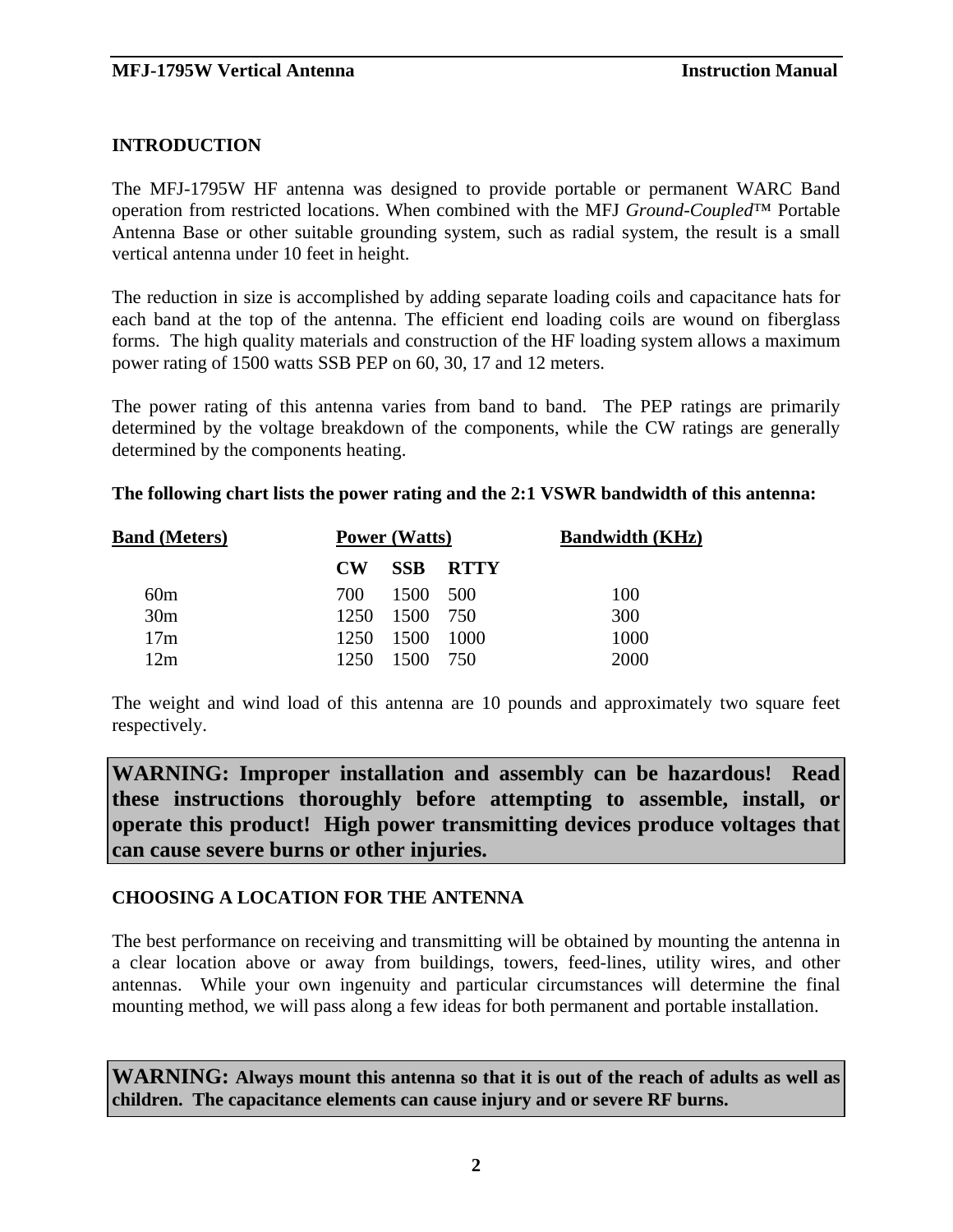- **Never** place this antenna in a location that will permit people to encounter the loading spokes or any other part of the antenna.
- **Never** place this antenna where a mechanical failure might allow the antenna to contact power lines or other utility wires.
- **Always** ground the feed-line at the point where it enters a building to a good earth ground for lightning protection.
- **Follow** the guidelines for antenna installations as recommended by the US consumer product safety commission.

#### **ANTENNA HEIGHT**

The height of the radiating element is adjustable from 5 to 8 feet. Maximum radiation will be obtained by setting the height of the radiating element at 8 feet. Some installations may require the antenna height to be reduced. An example may be the installation of the antenna inside a backyard fence for concealment. Height adjustment will be discussed in the assembly section of this manual.

#### **INSTALLATION**

The MFJ-1795W was designed as a low profile, portable antenna. When combined with the MFJ *Ground-Coupled*™ Portable Antenna Base the antenna will provide permanent or portable communications. This is an ideal antenna for restricted locations. However, the antenna installation MUST be protected with non-metallic fencing to provide personal safety and to prevent antenna damage. The antenna can be installed using the supplied mounting bracket and a suitable ground radial system.

#### **IMPORTANT: A suitable ground plane must be installed with this antenna.**

#### **PORTABLE SETUP**

The antenna may be disassembled to the extent necessary for transporting to a temporary location. Before the antenna is disassembled, some type of marks should be placed on the mast of the antenna to ensure it will be the same height as before. *Some retuning may be required after moving the antenna.*

**WARNING: If the antenna falls it will be damaged and may cause serious injury. Whatever type of installation you choose, remember that the antenna should be installed where it can** *never* **be contacted by people or animals.** 

#### **TOOLS AND TIME REQUIRED FOR ASSEMBLY**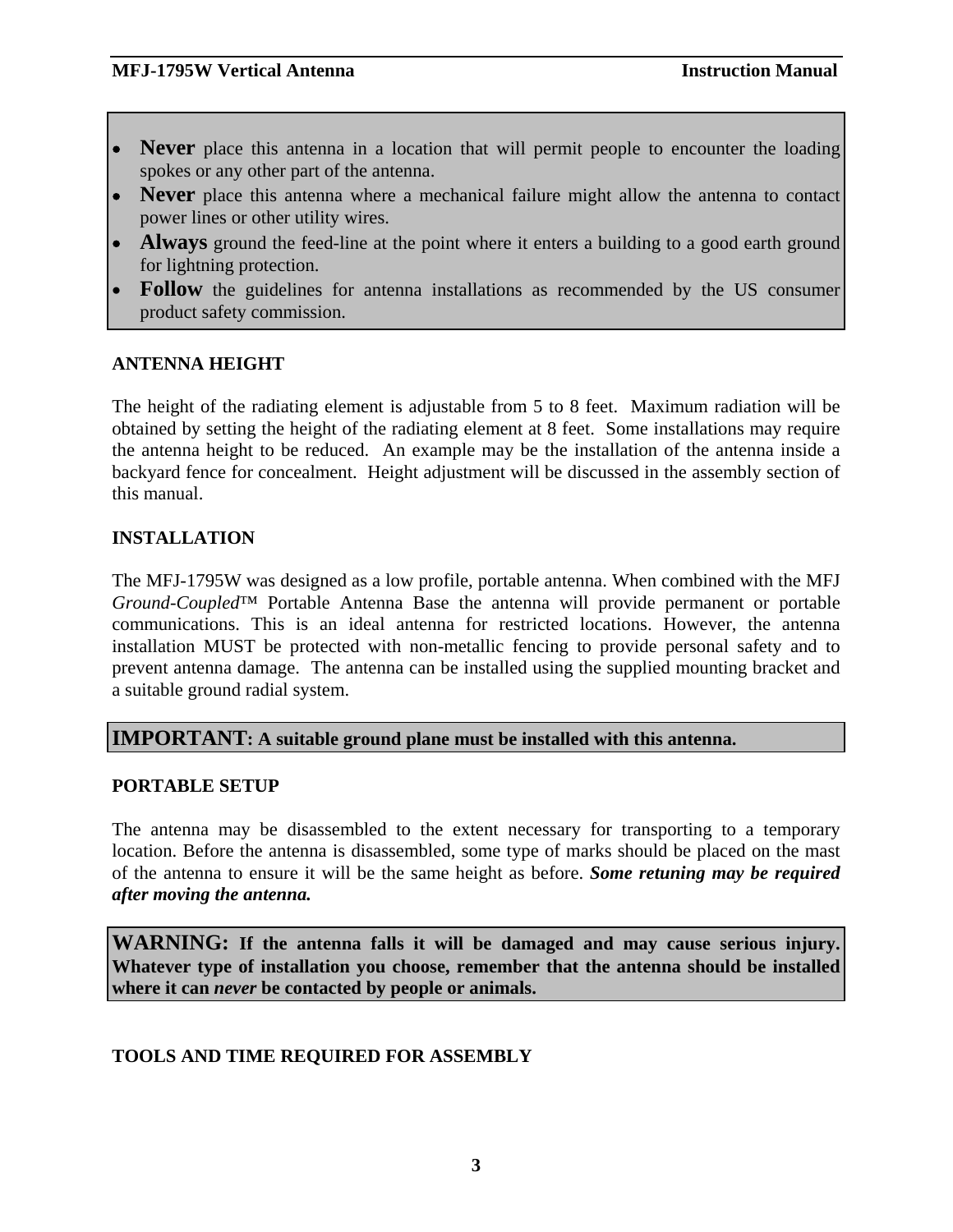The estimated assembly time for this antenna is 1 hour. Antenna assembly requires the following hand tools:

- [ ] soldering iron and solder
- [ ] 5/16" nut driver (or  $1/4$ " flathead screwdriver)
- [ ] 7/16" open end wrench
- [] Heavy wire cutters for trimming capacitance spokes
- [ ] small pliers
- [ ] #1 phillips screwdriver
- [ ] #2 phillips screwdriver
- [ ] suitable eye protection

In addition, you will need two stable supports at least 30" tall (i.e. saw horses or trash cans) and a short (6 to 8 feet) temporary mast (1 to 1-1/2 inches outside diameter) for temporary mounting during tuning.

#### **MFJ-1795W PARTS LIST**

As you unpack your antenna you should find the parts in the following list.

- [] two (2) bundles of wire capacitance spokes eight (8) 21" spokes, and 14 36" spokes, and two (2) spare 21" spokes.
- [ ] 5' radiator 1 1/8"
- $\lceil$   $\rceil$  30"x 1" radiator
- [ ] 9"x 1 1/8" radiator
- [] loading coil assembly
- [] base mounting bracket
- [] hollow fiberglass rod insulator
- [ ] **One Hardware Bag containing**
	- [  $14$  1.5" hose clamps
	- [] bag of short 6-32 stainless screws
	- [ ] bag of 6-32 stainless kep nuts
	- [ ] bag of  $1/8$ " plastic spoke caps
	- [ ] 4 U-bolts with hardware
	- [] two plastic tie wraps
	- [ ] 2 solder lugs

For installation you will need some additional items not supplied with the antenna installation kit.

- [ ] Quality low-loss 50-Ohm coax with a PL-259 to go from the antenna to the transmitter.
- [ ] Either a SWR meter or Analyzer (MFJ-259B, 269)

#### **SAFETY PRECAUTIONS:**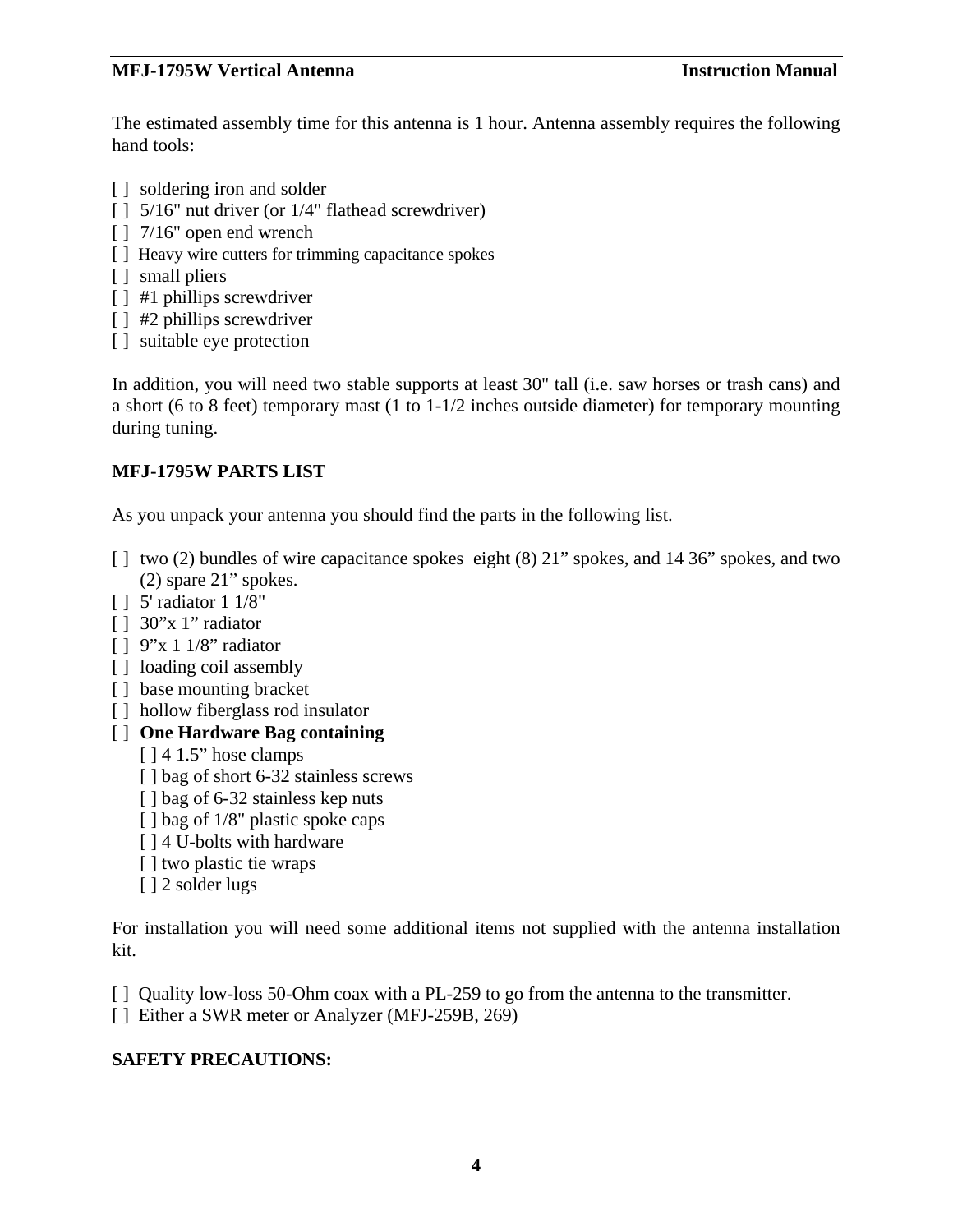**WARNING: You can be killed if the antenna, feed-line, or the equipment used to install the antenna accidentally contacts any utility lines. Never install an antenna near power lines!**

- **1.** Be careful while carrying the antenna. It is heavy enough to cause you to lose your balance if it is handled too casually or if the capacitance spokes become entangled in obstructions.
- **2.** Mount the antenna in a way so that it is out of reach. The ends of the capacitance spokes can cause eye injury, serious RF burns or both.
- **3.** Make sure that a mast, if used, is sturdy enough to support the weight and the wind load.

#### **ASSEMBLY AND INSTALLATION PROCEDURE**

During assembly of this antenna refer to the figures in this manual and the picture on Page 1.

**NOTE: Wear safety glasses whenever working on or near this antenna.** 

*Do not tighten the screws that connect the loading coil terminal lugs to the capacitance* hats or you will BREAK the fiberglass form. If the terminal lugs loosen tighten the NUT on the lug.

#### **STEP-BY-STEP PROCEDURE**

- **[ ] 1.** Prepare a temporary work surface, such as a table, two saw horses, or trash cans, to be used while installing the parts onto the antenna.
- **[ ] 2.** Sort out the parts you have unpacked into groups of similar parts. Be sure all the parts are available.
- **[ ] 3.** After examining the antenna parts, gather the tools needed for basic assembly. At the minimum these consist of:
	- **[ ]** #1 Long Phillips screwdriver for capacitance spoke screws
	- **[ ]** 1/4" flathead screwdriver or a 5/16" nut driver for hose clamps.
	- **[ ]** Two 7/16" open end wrenches or one wrench and one nut driver for the U-bolts.
	- **[ ]** Heavy Wire cutters for trimming capacitance spokes.
	- **[ ]** Safety glasses.
- **[ ] 4.** Decide on the approximate height of the antenna. Maximum height will be just under 10 feet while minimum will be 6 1/2 feet. The antenna will operate best at a height of 10 feet.
- **[ ] 5.** The 6 1/2 foot level can be reached by using the 5' radiator. If this is the desired height steps 6-8 may be skipped. Heights above this level will be reached using the additional pieces of tubing.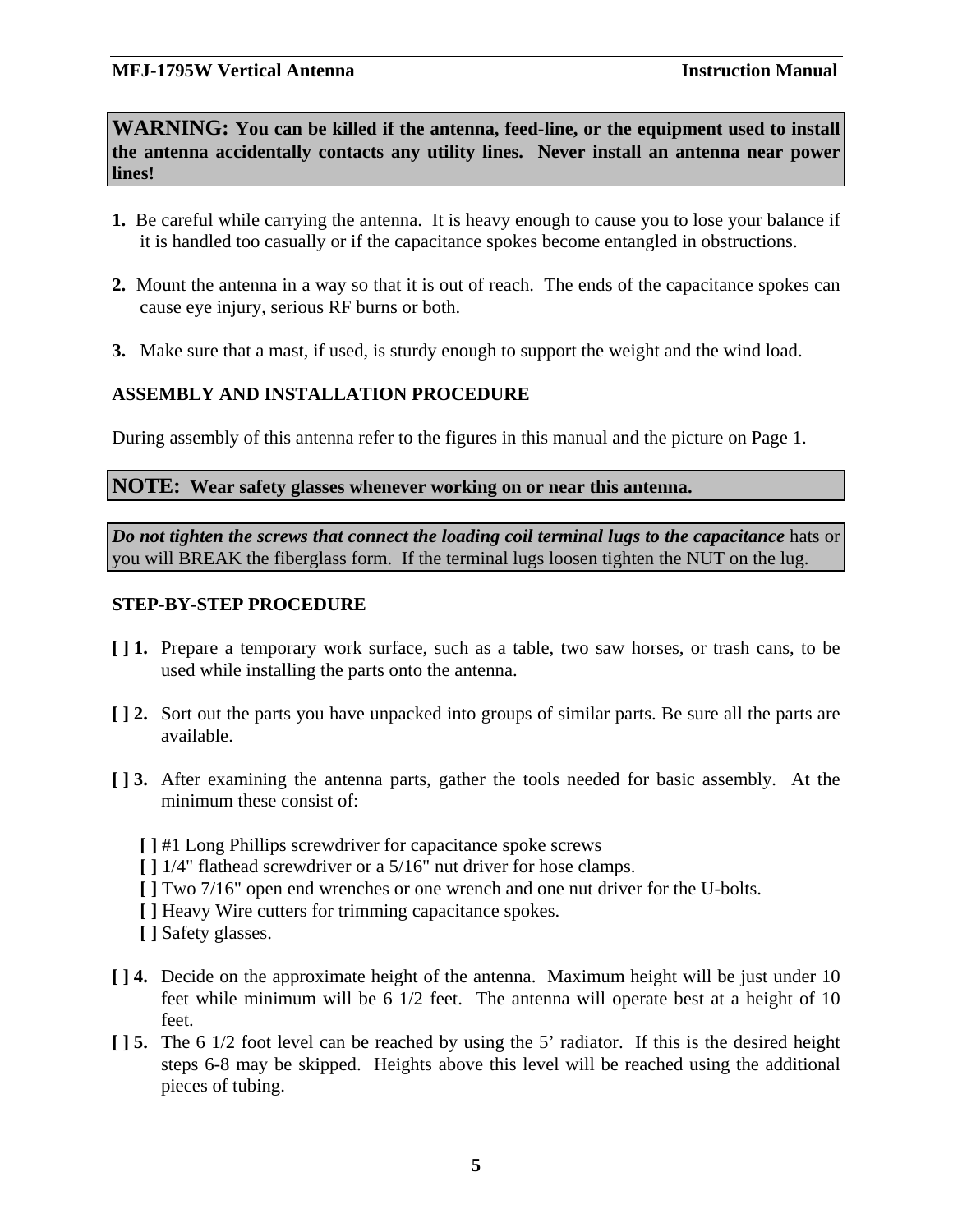- **[ ] 6**. Now take the 1.0" x 30" piece of aluminum and place at a minimum 2 inches into the long aluminum element  $(5' \times 1 \frac{1}{8})$ . The end of the long  $(5')$  piece used should be the one without the hole drilled in it. See Figure 1.
- **[ ] 7.** A hose clamp should be placed around the 1 1/8" pipe to secure it in place. Tighten it with the 5/16" nut driver.
- **[ ] 8**. A minimum of 2 inches of the 9" x 1 1/8" pipe should be placed onto the 1.0" x 30" piece of aluminum and secured with a hose clamp.



Figure 1

**NOTE:** The length of tubing placed inside 1 1/8" tubing will determine the overall height of the antenna.

**[ ] 9.** Now the hollow fiberglass insulator should be placed approximately 3 1/2" into the 60" x 1 1/8" aluminum tubing. See Figure 2.



Figure 2

- **[ ] 10.** Place one of the hose clamps around the aluminum tubing and snug the clamp using a 5/16" nut driver . The center conductor of the coax will be connected to the antenna using a solder lug placed under the clamp. Refer to figure 2.
- **[ ] 11.**Place one of the small plastic spoke caps from the parts bag onto the end of each of the capacitance spokes.
- **[ ] 12.** Install the short 6/32" screws in the rings of the loading coil assemblies and place a 6/32" nut on each screw. Place eight (8) of the 36" capacitance spokes into the eight holes on the top rings of the loading coil assembly (60M). Then, tighten the screws until the spokes are snug. Now you should be able to turn the coil assembly over and they should balance on the long spokes. See Figure 3 and Figure 4.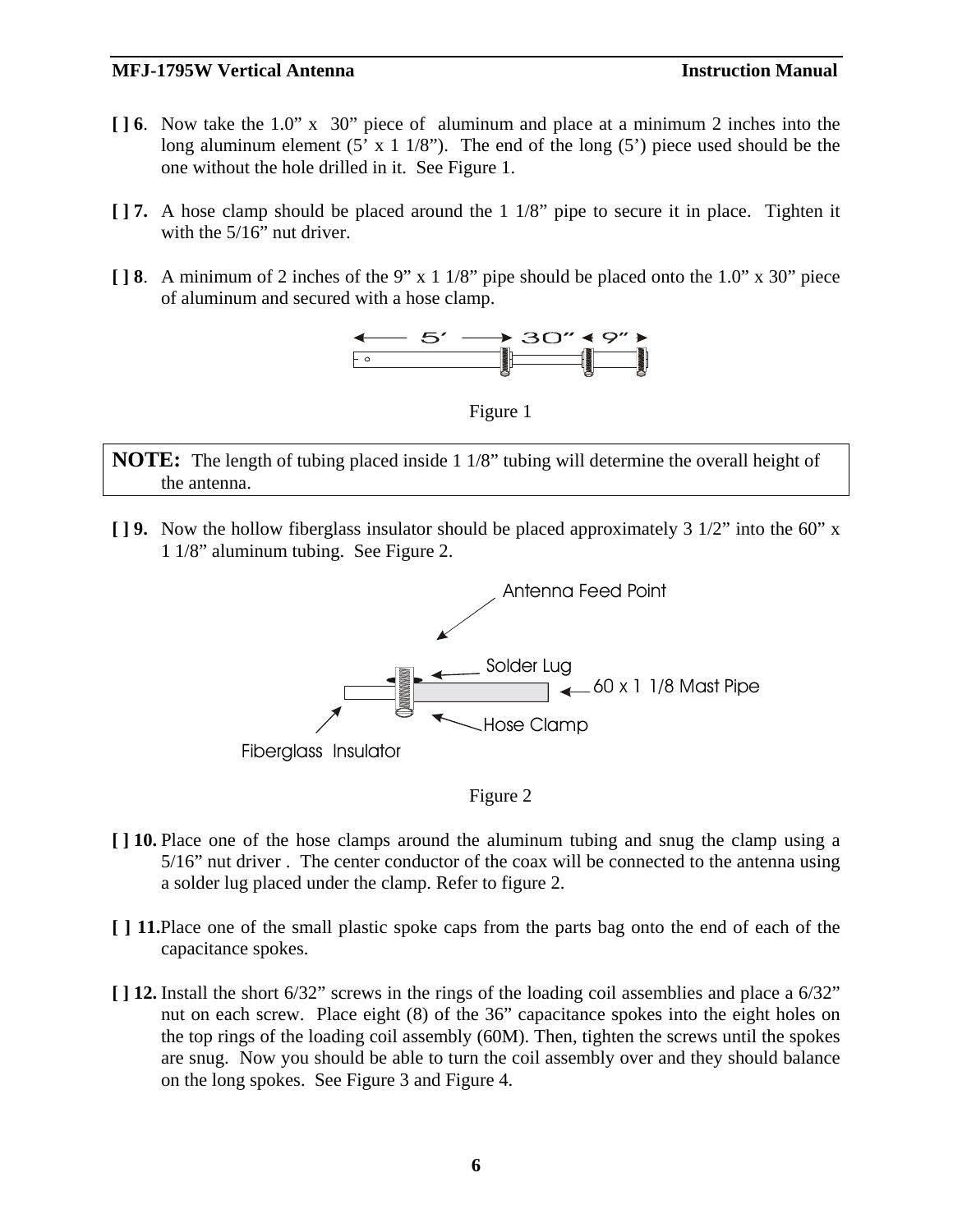

Figure 3

#### **IMPORTANT: Do not use a high torque electric screwdriver to mount the capacitance spokes. The screw heads will be sheared off if too much torque is applied.**

- **[ ] 13.** Install four 36" capacitance spokes in the next sets of rings (30M). Again, tighten these spokes as was done in step 9. (See Figure 3 and Figure 4)
- **[ ] 14.** Install four 21" capacitance spokes in the remaining two sets of rings (17/12M). Again, tighten these spokes as was done in step 9. (See Figure 3 and Figure 4)
- **[ ] 15.** Slide a hose clamp over the top radiator. Mount the top coil assembly to the antenna by inserting the fiberglass insulator in the top radiator. Tighten the metal strap from the coil assembly under the hose clamp. See Figure 4.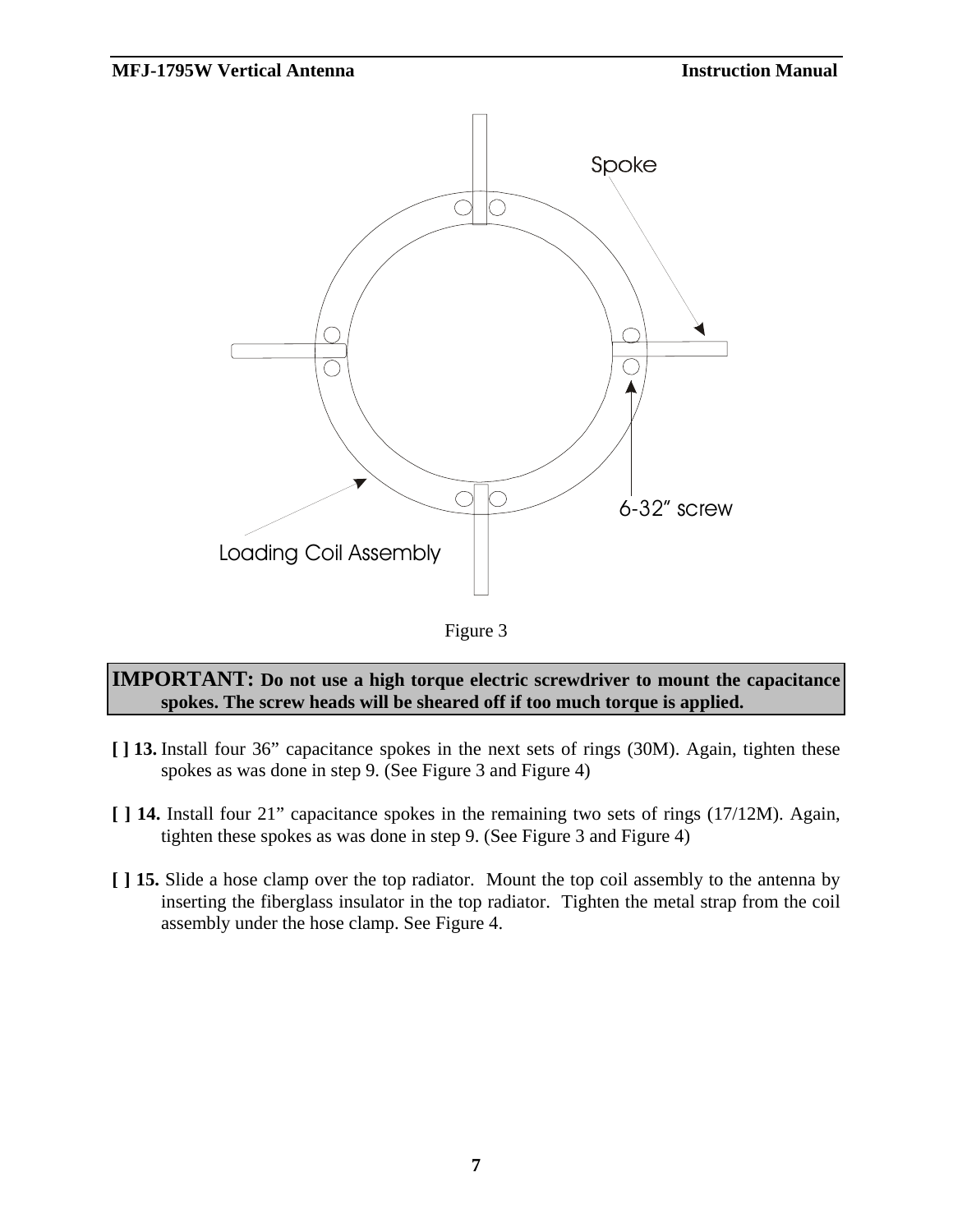

- Figure 4
- **[ ] 16.** Double check the tightness of all the hardware you installed. Then, mount the antenna on the short temporary tuning mast or the MFJ Ground Coupled Portable Antenna Base.
- **[ ] 17.** Secure the mounting bracket to the fiberglass insulator as shown in Figure 5. Make sure the antenna mast does not contact the U-bolts. The next four steps may be skipped if the antenna uses the MFJ-1904 Antenna Base.

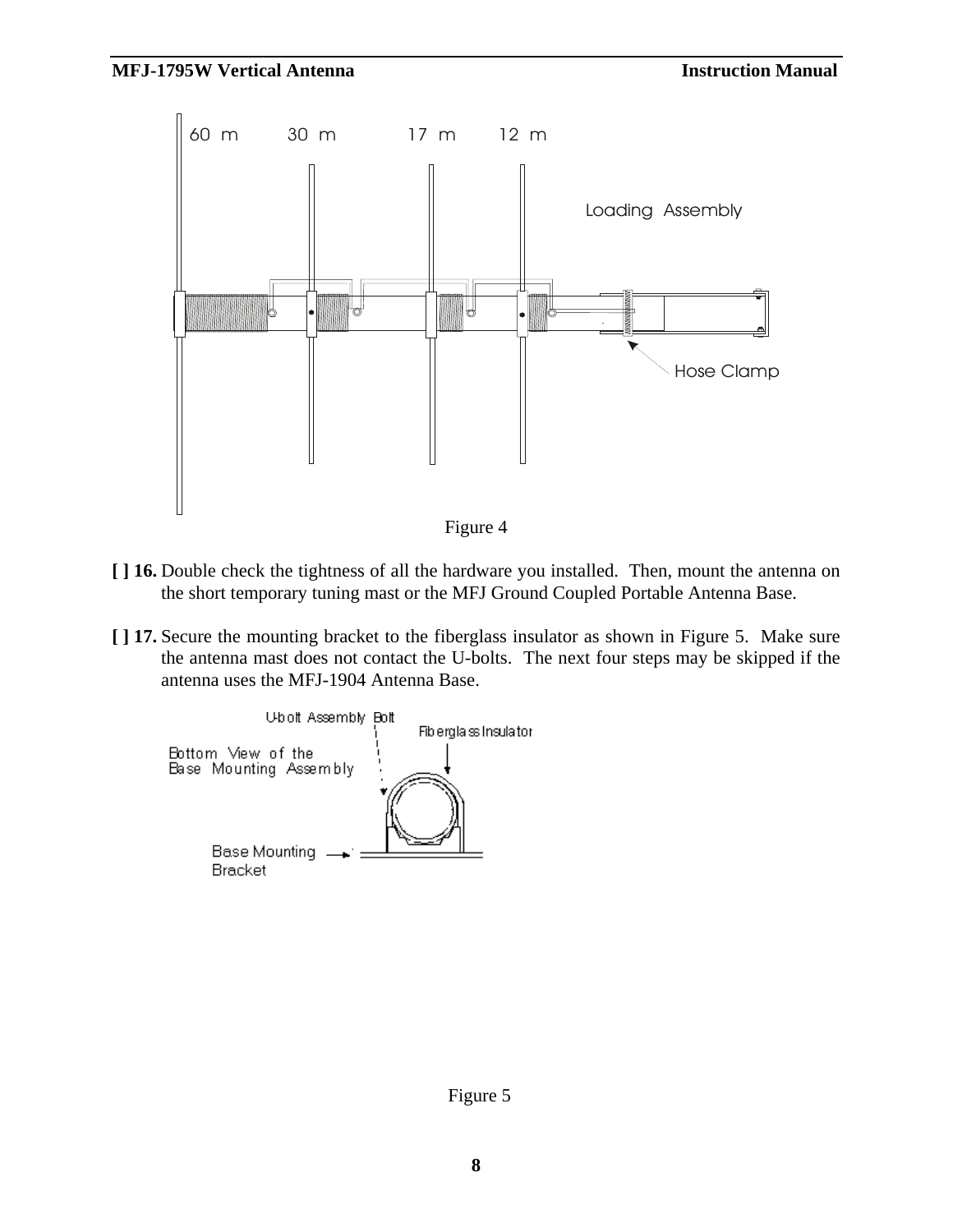- **[ ] 18.** Ground radials should be attached to the U-bolts on the Base Mounting Bracket.
- **[ ] 19.** The antenna should be fed using a good quality 50-Ohm low-loss coax such as RG-8 or RG-58. Approximately 4 inches of the outer insulation should be removed. The center conductor of the coax should be soldered to the solder lug that was placed on the ¼" bolt in step 10 of the assembly. The outer shield of the coax should be soldered to the additional solder lug supplied in the parts bag. Place this solder lug onto one of the Ubolts located on the mounting bracket Secure it using one of the ¼ "nuts supplied with the U-bolts.

#### **WARNING: Serious burns can be received with improper use of a soldering iron.**

- **[ ] 20.** Tune the antenna by following the instructions under the section "Frequency and SWR Adjustment".
- **[ ] 21.** Mount the antenna in its permanent location. Slight retuning and height adjustment may be necessary.

#### **USING THE MFJ** *GROUND-COUPLED™* **PORTABLE ANTENNA BASE WITH THE MFJ-1795W**

The antenna base should be assembled using the instructions supplied with the unit. The following instructions will explain the installation of the MFJ-1795W to the antenna base.

- **[ ] 1.** The U-bolts should be attached to the base through the holes as indicated in Figure 5.
- **[ ] 2.** The SO-239 connecter, supplied with the base, should then be installed on the top of the base plate mount as indicated in Figure 6 using two 6/32" x 3/8" screws and kep nuts supplied with the base. One of the feed-points at the bottom of the base may also be used. The insulated wire supplied with the MFJ-1904 will be long enough for this application. This will increase the radiating length of the antenna.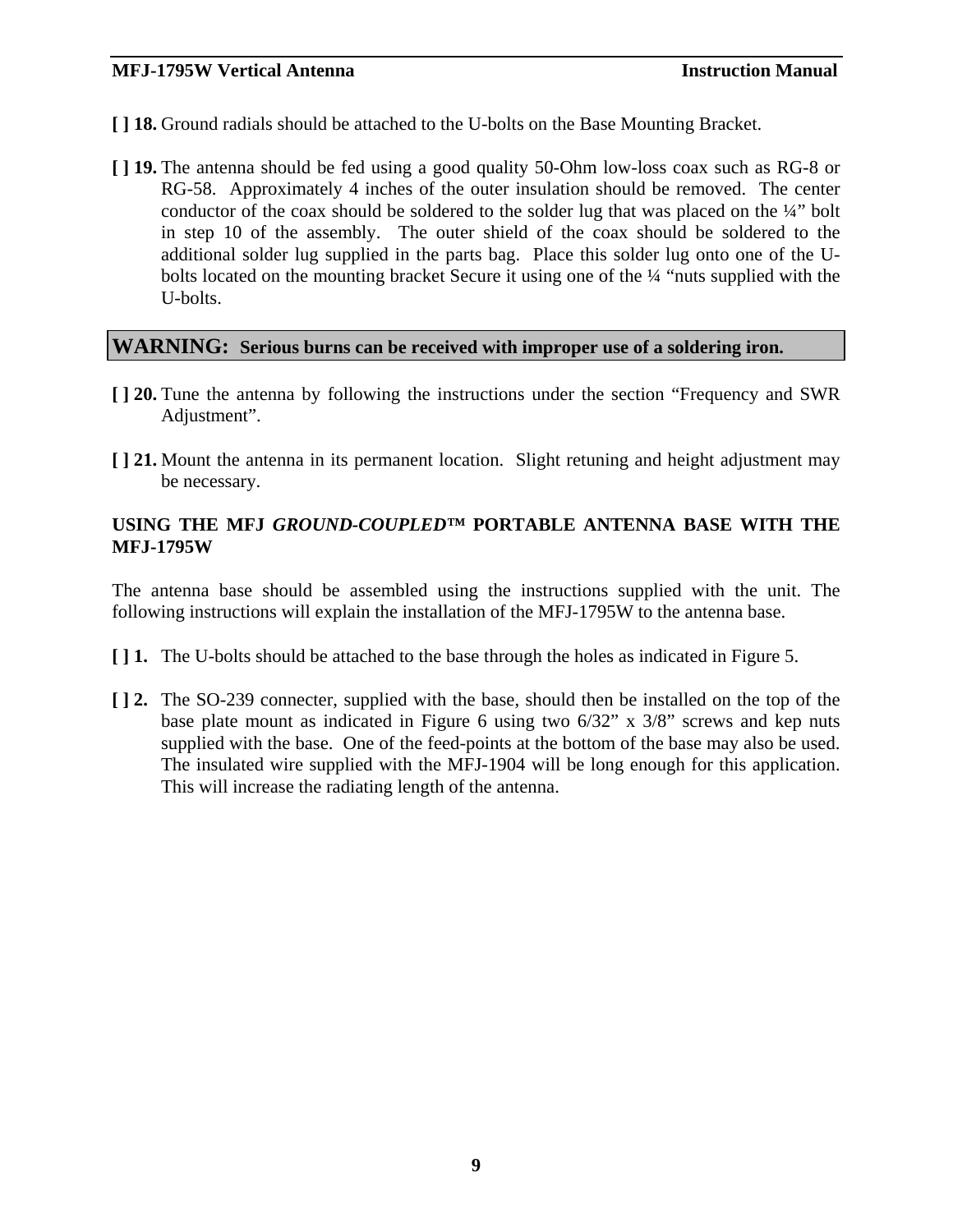

- **[ ] 3.** The plastic bushing supplied in the parts should be placed in the hole under the SO-239 connector.
- **[ ] 4.** Now the 15" piece of insulated wire should be passed through the plastic bushing to the antenna feed-point.



Figure 7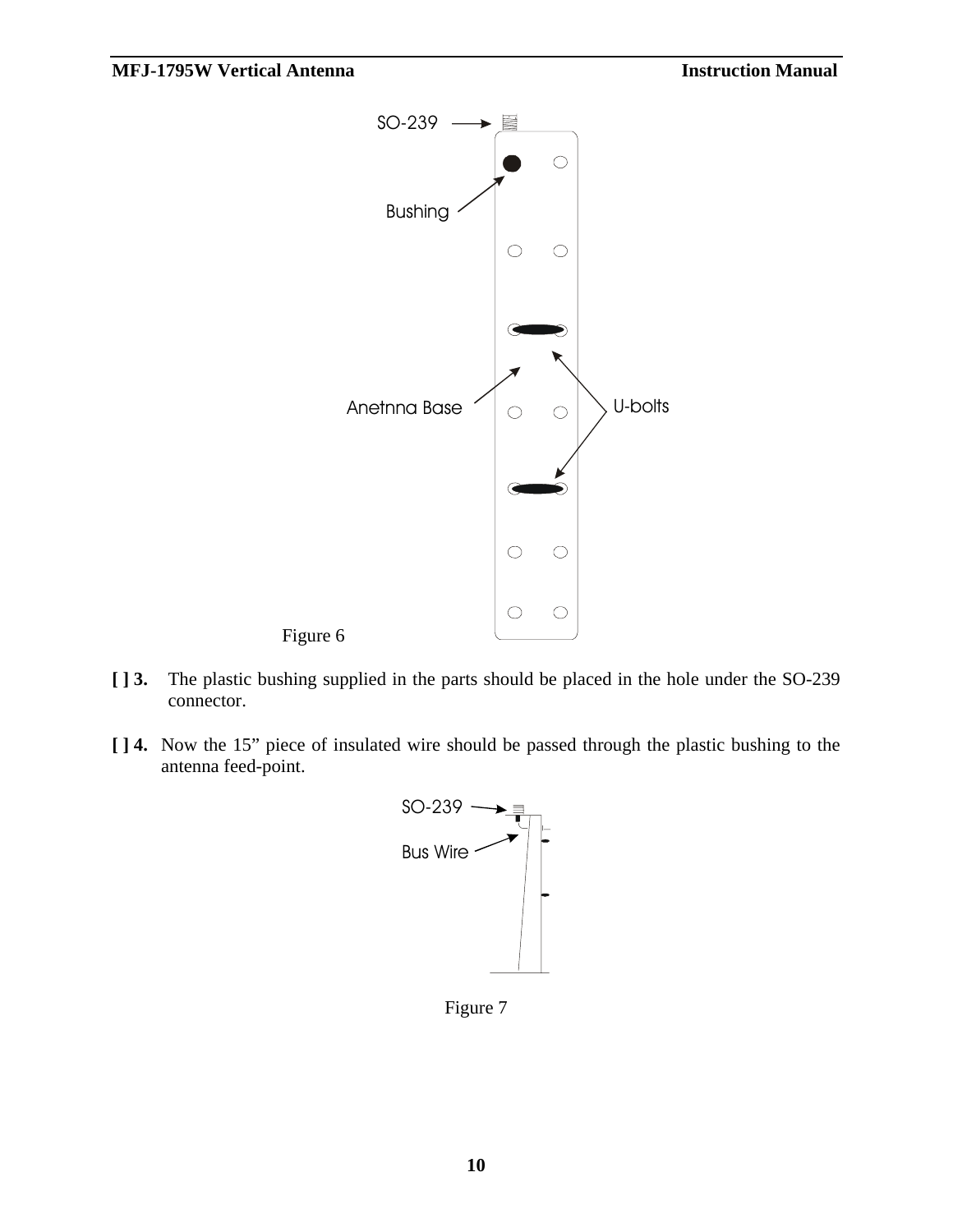#### **WARNING: Serious burns can be received with improper use of a soldering iron.**

- **[ ] 5.** The wire should now be soldered to the center pin of the SO-239 connecter.
- **[ ] 6.** Remove the fiberglass tubing from the aluminum tubing of the assembled antenna by loosening the hose clamp. Place the solder lug, under the hose clamp and retighten.
- **[ ] 7.** Insert the fiberglass tubing through the U-bolts and tighten the nuts. This will make base installation much easier.
- **[ ] 8.** Adjust the wire length so that it approaches the soldering lug at the antenna feed-point.
- **[ ] 9.** Carefully solder the insulated wire to the solder lug.
- **[ ] 10.** Tighten the nuts on the U-bolts firmly.
- **[ ] 11.** Re-attach the antenna to the fiberglass tubing by tightening the hose clamp. Remember to place the solder lug attached to the center conductor of the coax under the hose clamp
- **[ ] 12**. Make sure that the aluminum tubing, the insulated wire, and solder lugs **DO NOT COME INTO CONTACT WITH THE ANTENNA BASE**. Small readjustments of the fiberglass insulator may be necessary.

#### **REMOVING THE ANTENNA FROM THE BASE OR BRACKET**

The antenna may be quickly removed to be hidden from view. This is easily accomplished by loosening the hose clamp at the base of the antenna shown in Figure 2. Carefully pick up the antenna mast. Be sure to watch for overhead tree limbs and other objects that could come into contact with the antenna during removal. These objects could cause the antenna to become unbalanced and fall, resulting in personal injury and damage to the antenna. Store the antenna in a safe place to prevent damage.

#### **FREQUENCY AND SWR ADJUSTMENT**

This antenna covers wider frequency ranges on the higher bands, and narrower segments on the lower frequency bands. The 60-meter band has the narrowest range of operation (approximately 100 KHz) and is the most sensitive to adjustments.

The entire antenna must be accessible during initial tuning and testing. If the MFJ *Ground Coupled™* Portable Antenna Base is used, attach the antenna to the base and place it in a location away from buildings or other objects that could affect the measurements. If the portable antenna base is not used, it is best to install the antenna on a short, temporary mast or pipe.

**IMPORTANT: A suitable Ground radial system must be connected to the antenna mounting bracket if the Ground** *Coupled Portable™* **Antenna Base is not used.**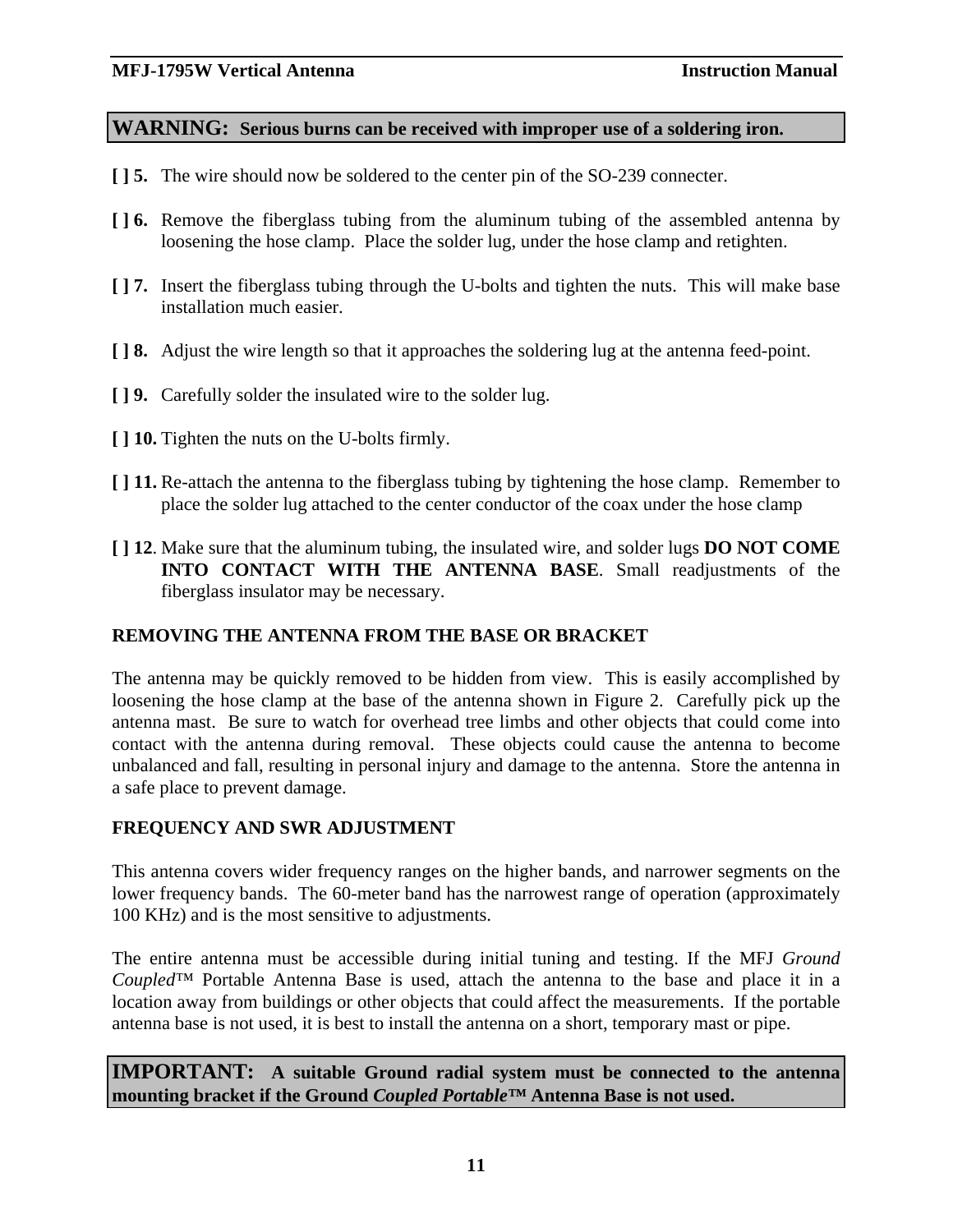The SWR can be measured by using a transmitter and SWR bridge or an SWR Analyzer. The measuring device should be connected to the antenna with a reasonably short length of high quality 50-Ohm coaxial cable. If using a transceiver and SWR meter, set the transceiver to the lowest possible power to take measurements.

#### **Please read the following hints:**

- **The normal resonant frequency of this antenna is at or below the bottom of each amateur band.** This allows the user to "trim" a small amount off the *inside end* of the capacitance spokes to raise the resonant frequency. Conversely, adding a longer capacitance spoke will lower the resonant frequency of a loading assembly. Spare spokes are included in case you need to lower the resonant frequency of the antenna.
- **If the suspected resonant frequency is lower than your equipment can detect,** for example below 5.0 MHz, take one 60 meter spoke entirely off the antenna. Measure the resonant frequency again. If the resonant frequency still cannot be found, check another band. If none of these tests results in a good SWR on any frequency, substitute a 50-Ohm load for the antenna to test the feed line. If the SWR checks good, the antenna assembly will have to be checked for proper assembly, shorts, or openings at the feed point of the antenna.
- **If the antenna operates normally higher than the band after one spoke is removed,** install all the spokes and trim each spoke in 1/4 inch increments. The spokes for each band should be cut to the same length.
- **Once the resonant frequency is found,** use the chart located under the section Tuning The Antenna section of this manual to estimate the amount of the spoke length to cut so that the antenna will resonate at your favorite section of the band.

**CAUTION**: **Always start tuning on 60 meters and adjust each band progressively higher in frequency**. Adjustment of a lower frequency band will always have the most effect on the next higher frequency band. The tendency of the interaction is that if you move one band higher ALL the other bands move higher, but only very slightly. It is always best to "shoot for" the lowest end of the range you intend to use, and "trim in" by adjusting the bottom loading assembly after the antenna is in it's final location. ALWAYS work from the bottom band up.

#### **Tuning the Antenna**

- **1.** Measure and record the frequency where the lowest SWR occurs on for each band. The lowest SWR should be at or below the bottom end of each HF band. The SWR should be below 2:1 at resonance on each band.
- **2.** The following is a typical chart for initial measurements of a new antenna before tuning:

 60 M 1.5:1 at 5.0 MHz 30 M 1.3:1 at 9.7 MHz 17 M 1.2:1 at 17.0 MHz 12 M 1.1:1 at 23.6 MHz

If the resonant frequency is lower than what your equipment detected, take one spoke off to raise the resonant frequency. Measure the resonant frequency and calculate the approximate resonant frequency as if the spoke was in place using the chart on the below.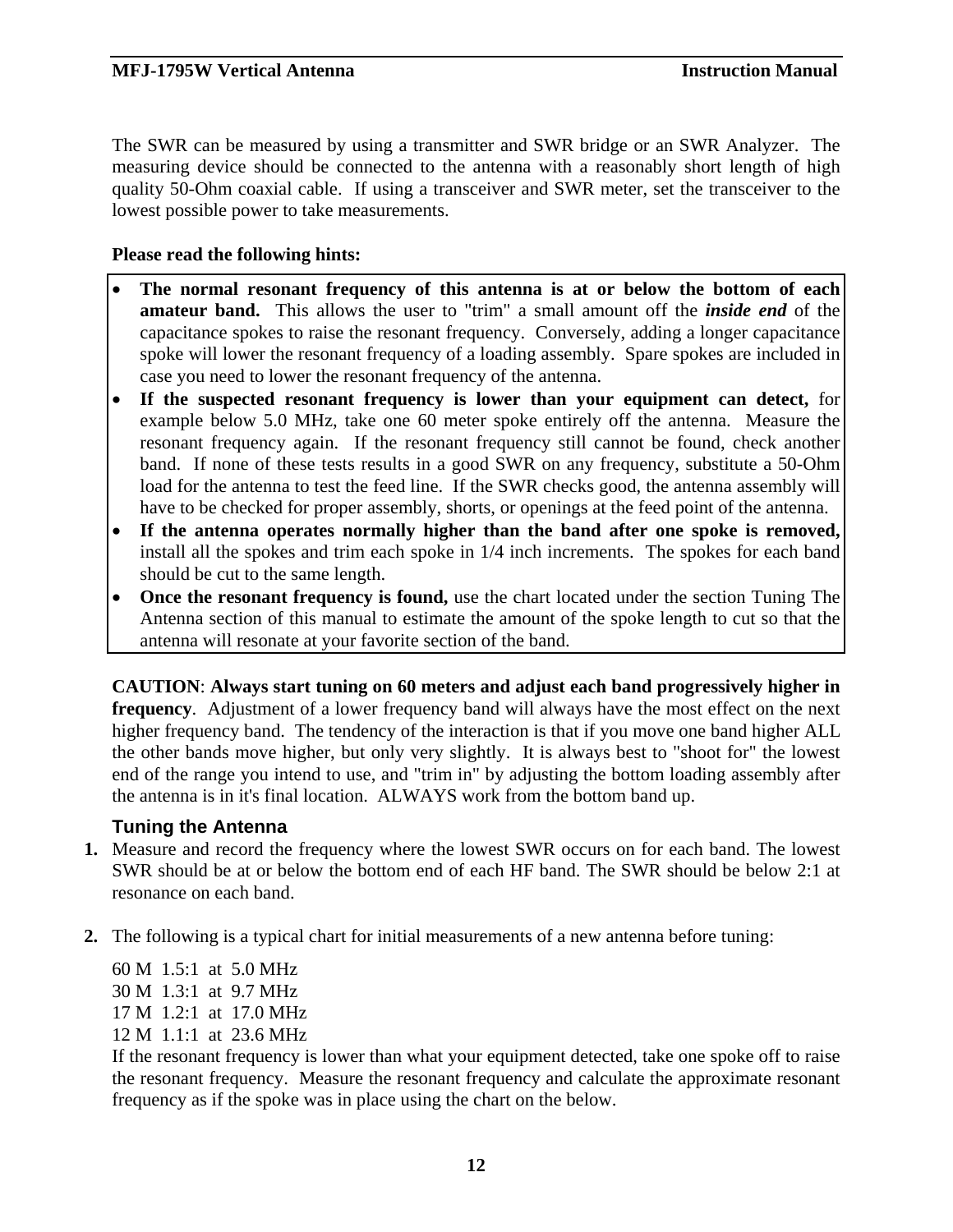**CAUTION: Be careful when working with the capacitance spokes. Contact with the sharp ends could result in injury or damage. When shortening the capacitance spokes be certain to replace the protective caps after each adjustment.** 

**IMPORTANT:** Due to the sensitivity of the resonant frequency on this antenna, small **increments, such as 1/4 inch, should be considered when cutting the spokes to find the resonant frequency.** 

Begin tuning by trimming one 60-meter spoke by cutting off small, equal sections from the end of the spoke. Replace the small protective caps on the ends of the spokes each time you adjust the length. Continue adjusting until the antenna resonates approximately 15 KHz below the desired operating frequency. Use the chart below to *approximate* the amount of spoke to be trimmed. Trimming only one spoke from the top or bottom results in half the frequency change.

- 60 M: 1" trimmed off each of the spokes equals *approximately* 150 KHz 30 M: 1" trimmed off each of the spokes equals *approximately* 500 KHz 17 M: 1" trimmed off each of the spokes equals *approximately* 560 KHz 12 M: 1" trimmed off each of the spokes equals *approximately* 570 KHz
- **3.** Now tune progressively higher frequency bands by trimming the spokes. Keep each set of capacitance spokes equal in size. **30 meters must be the second** HF band adjusted, **17 the third and 12 meters last**. After adjusting 12 meters go back and check the other bands. Tighten all spoke screws.

#### **GROUNDING CONSIDERATIONS**

SAFETY GROUNDING MUST be provided to protect equipment, property, and persons from the hazards of lighting strikes and other weather related electrical discharges. In addition the coaxial cable feeding the antenna should have the shield grounded to eliminate the risk of any indoor equipment failure that would allow hazardous voltages to appear indoors creating a shock hazard.

Adequate protection can be accomplished by grounding the shield of the coax to a good earth ground where it enters the building to, or directly burying the cable in several feet of earth before it enters the building. The coaxial cable should be totally disconnected from the station during threatening weather conditions for MAXIMUM LIGHTENING PROTECTION.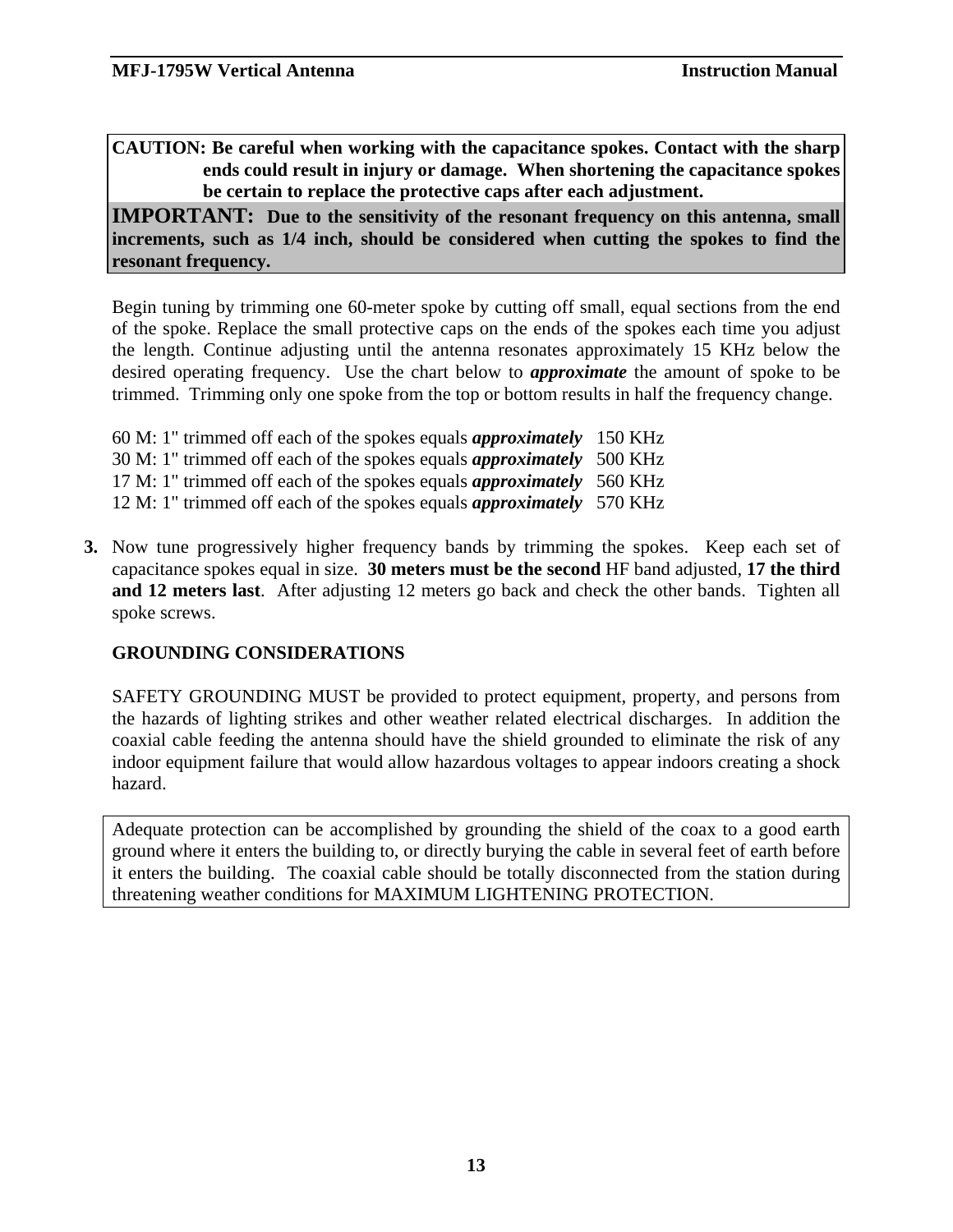#### **MAINTENANCE**

This antenna is constructed of heavy-duty non-corrosive materials and should withstand normal climates for many years. The use of some type of coaxial connector moisture protection is recommended at the bottom coax connection, especially in coastal areas where salty mist is commonplace.

#### **TECHNICAL ASSISTANCE**

If you have any problem with this unit first check the appropriate section of this manual. If the manual does not reference your problem or your problem is not solved by reading the manual, you may call *MFJ Technical Service* at **662-323-0549** or the *MFJ Factory* at **662-323-5869**. You will be best helped if you have your unit, manual and all information on your station handy so you can answer any questions the technicians may ask.

You can also send questions by mail to MFJ Enterprises, Inc., 300 Industrial Park Road, Starkville, MS 39759; by Facsimile to 662-323-6551; or by email to techinfo@mfjenterprises.com. Send a complete description of your problem, an explanation of exactly how you are using your unit, and a complete description of your station.